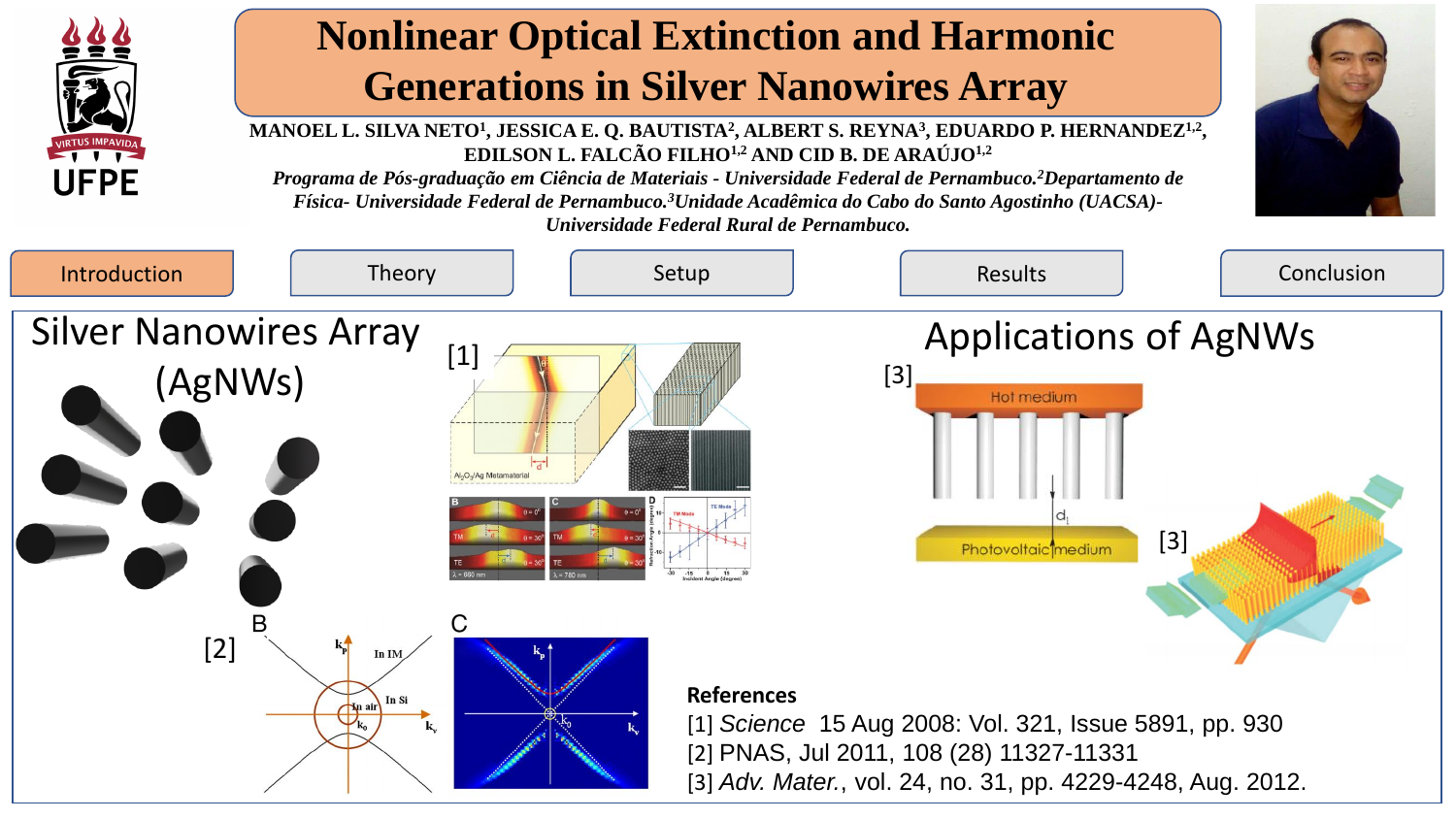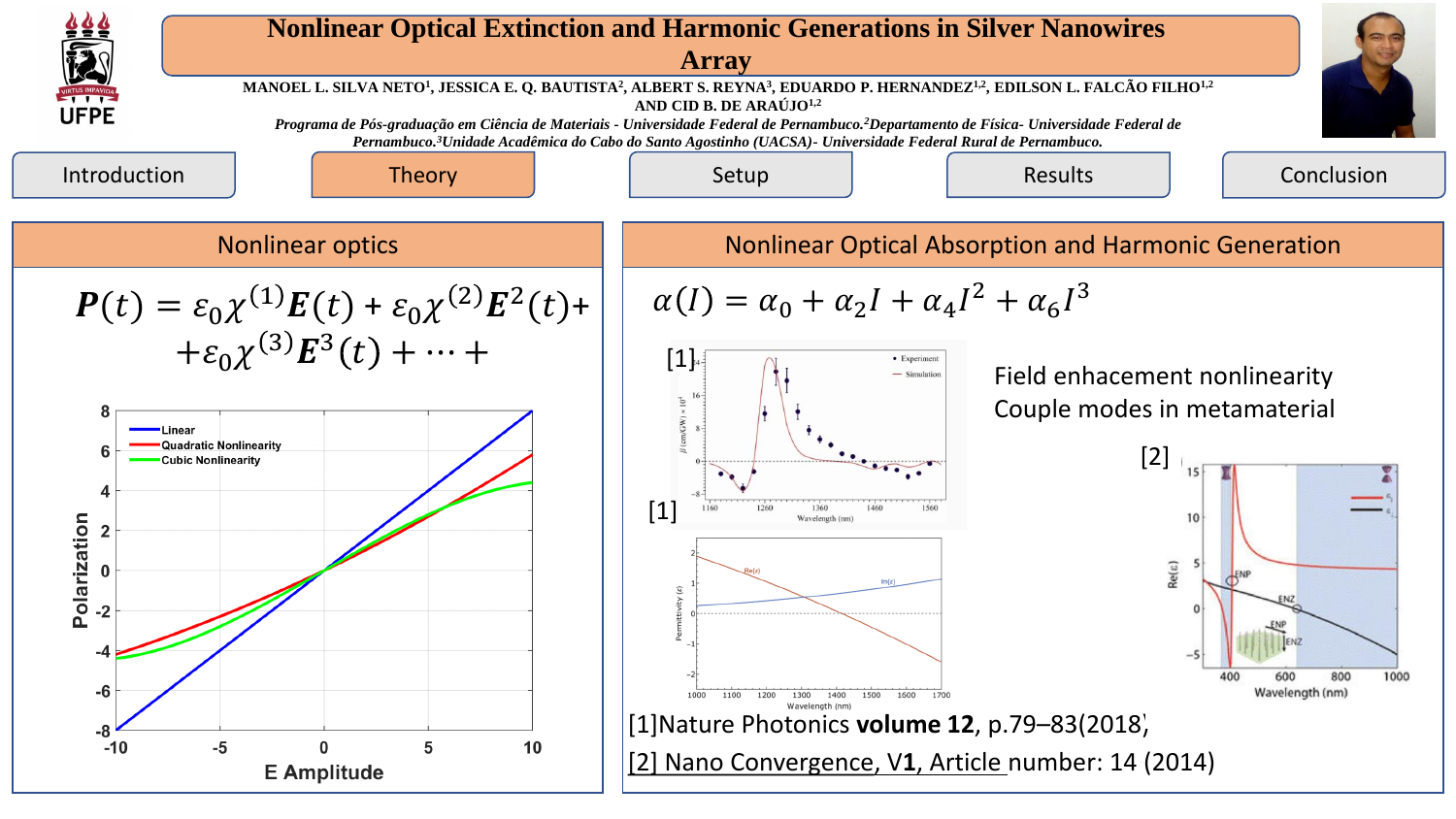

Experimental Setup for Optical Limiting and Harmonic Generation



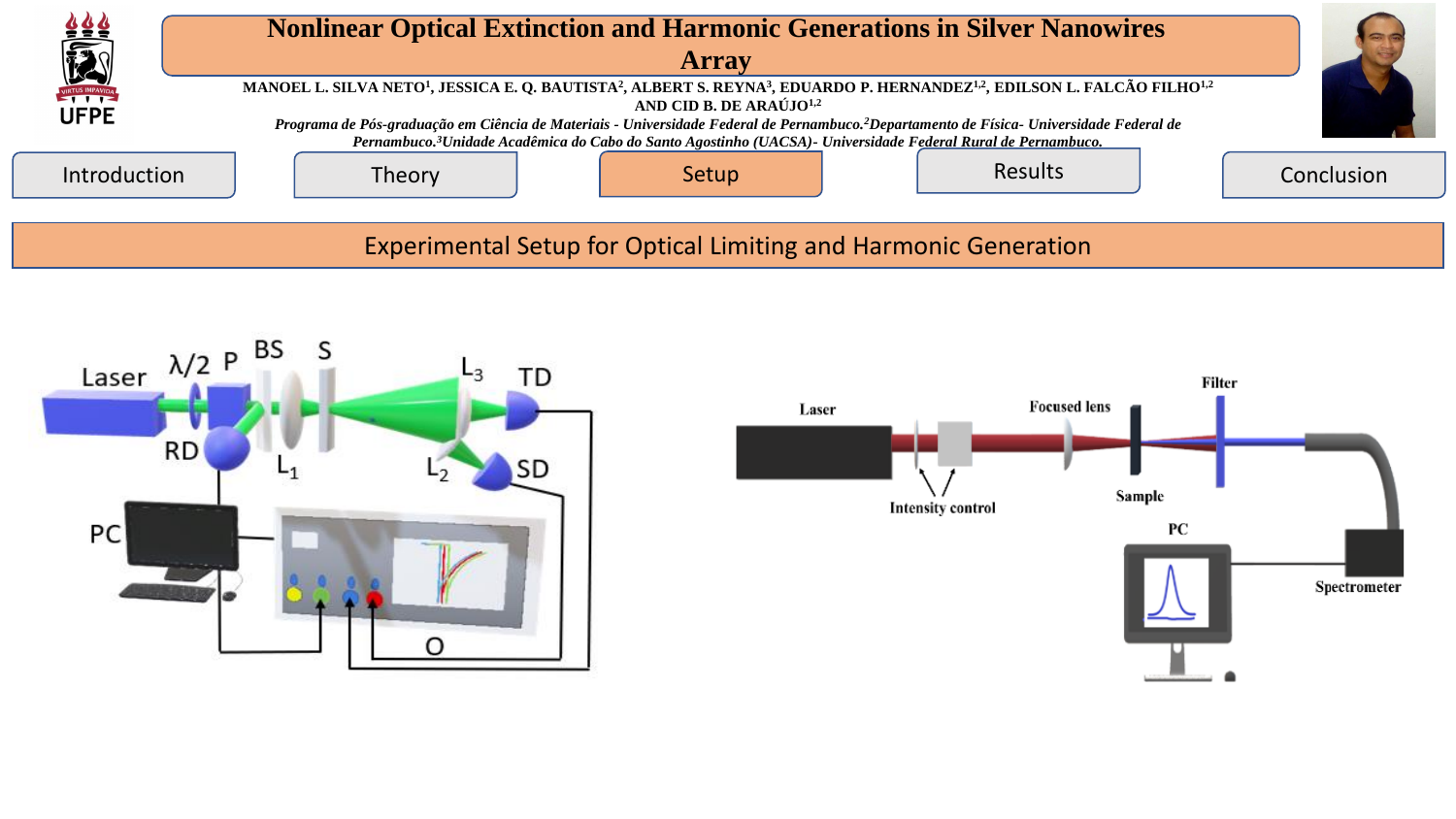